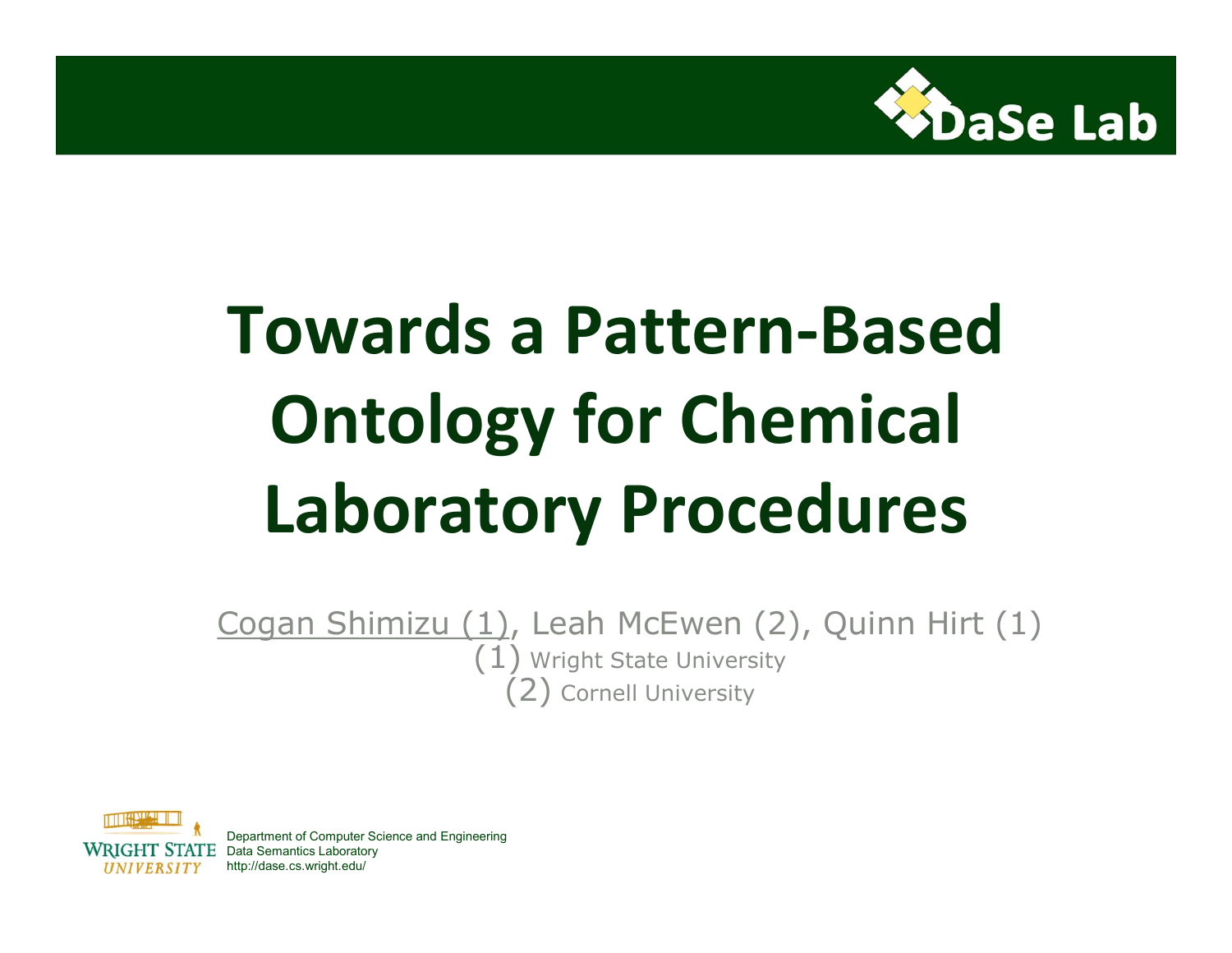### **Content**



- Motivation
- The Ontology's Patterns
- A Worked Example
- Reflections & Future



Department of Computer Science and Engineering **STATE** Data Semantics Laboratory http://dase.cs.wright.edu/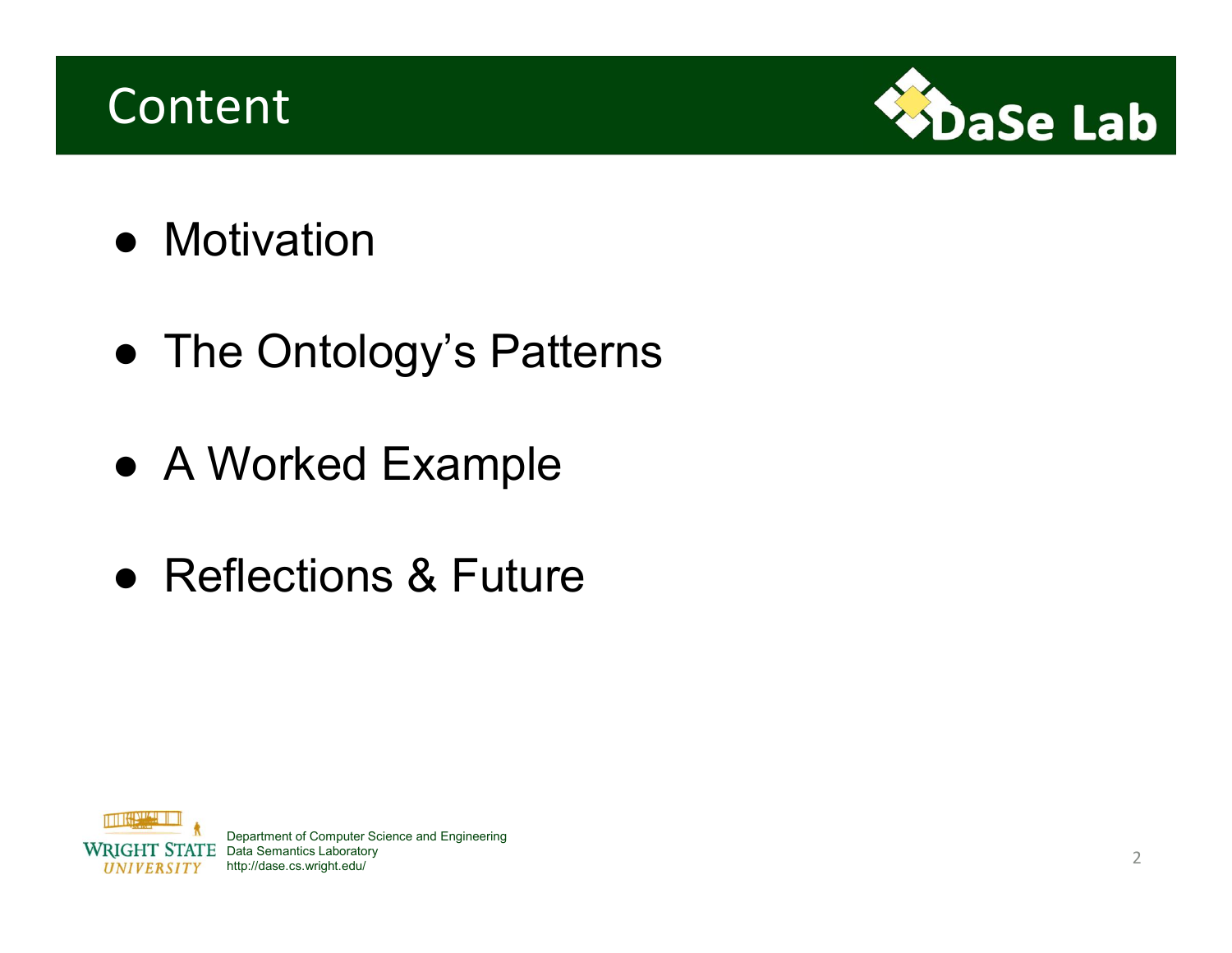### Motivation



- Risk Assessment
	- Data Fusion Heterogeneous sources
- Post-Mortems
	- Incentivize and facilitate entering postmortems into a system
- Student Use
	- Evaluate changes in procedure "on the fly."



Department of Computer Science and Engineering  $\operatorname{ATE}_{\cdot}$  Data Semantics Laboratory http://dase.cs.wright.edu/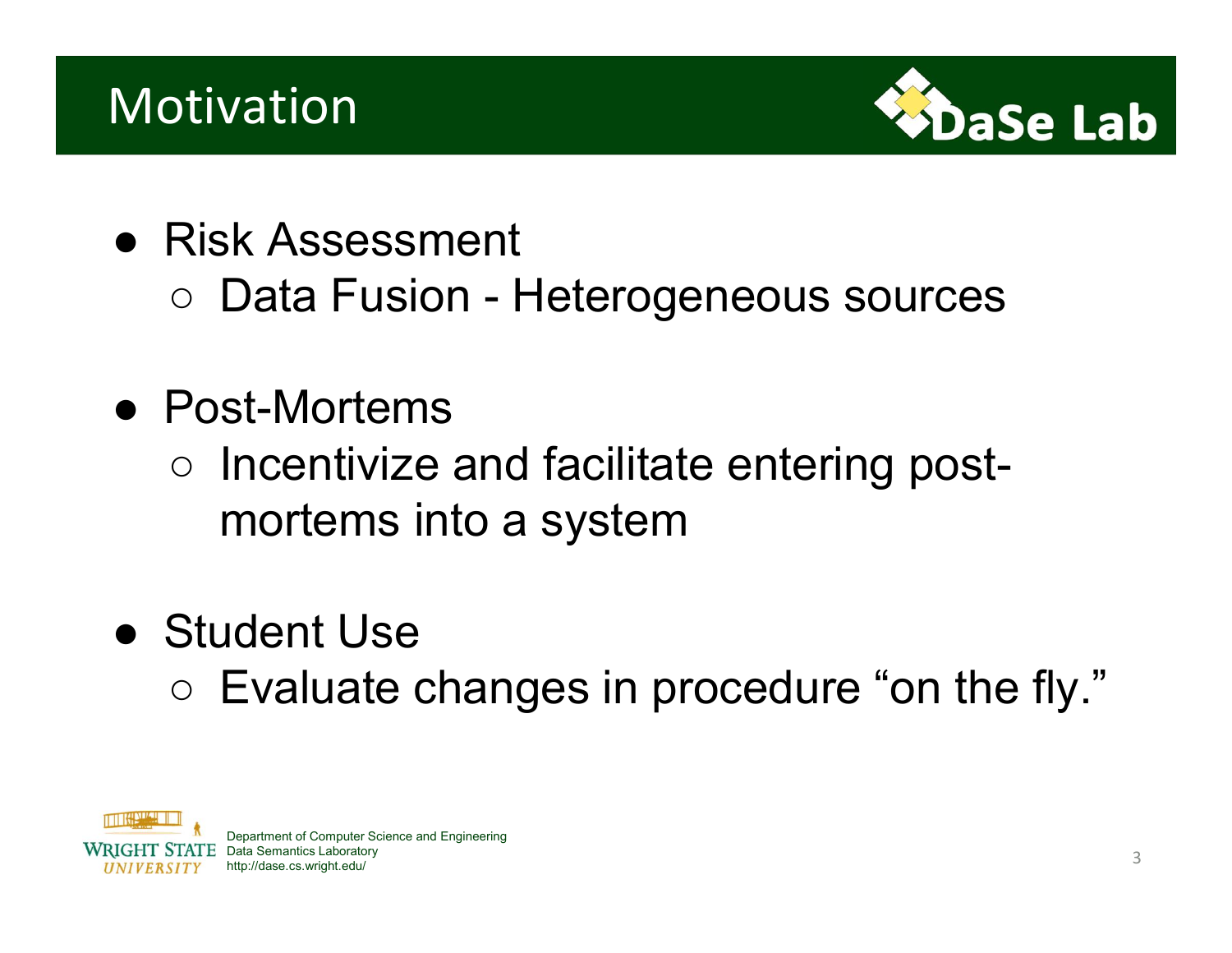## Pattern Overview: Semantic Trajectory ChaSe Lab





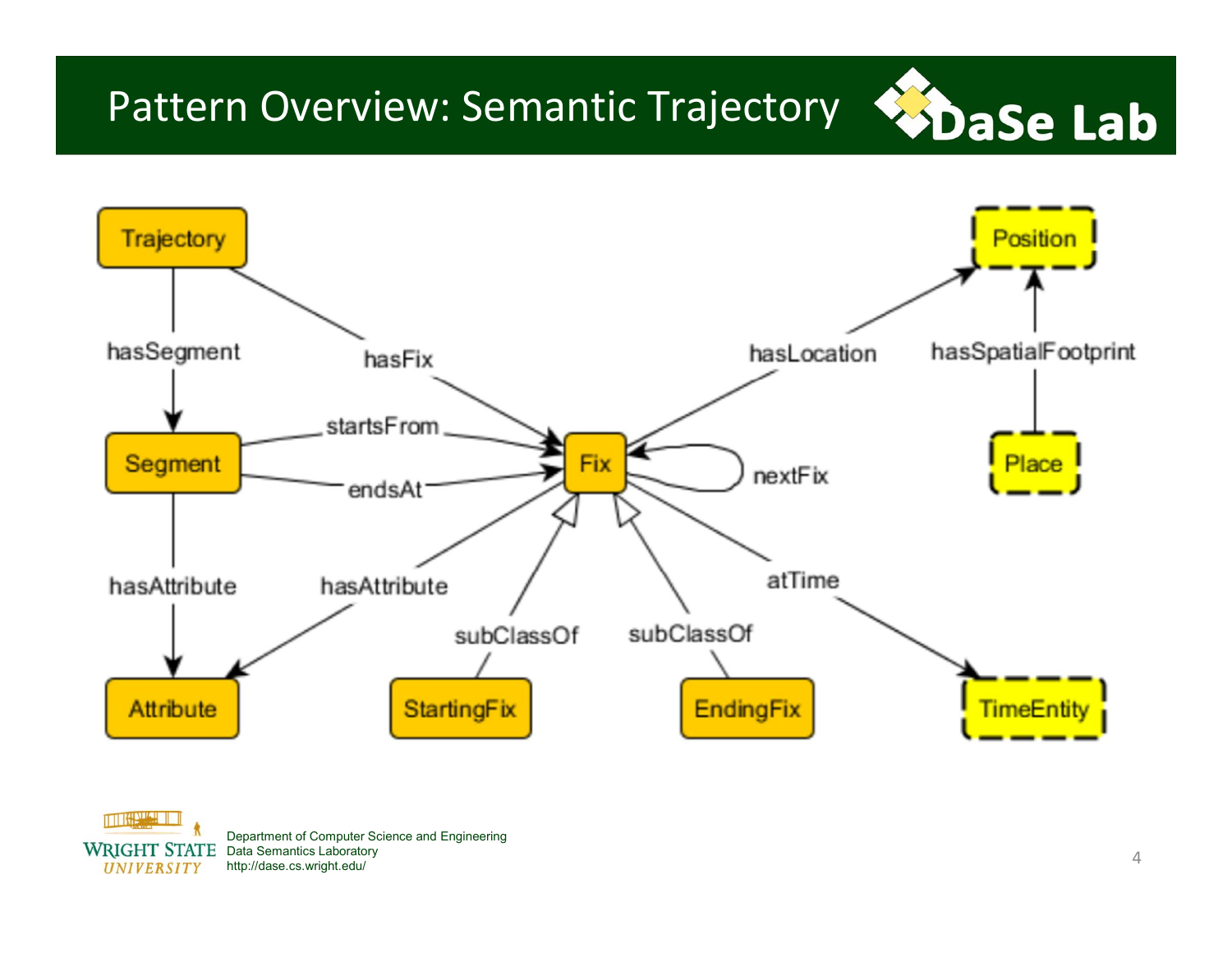#### Pattern Overview: State Transition





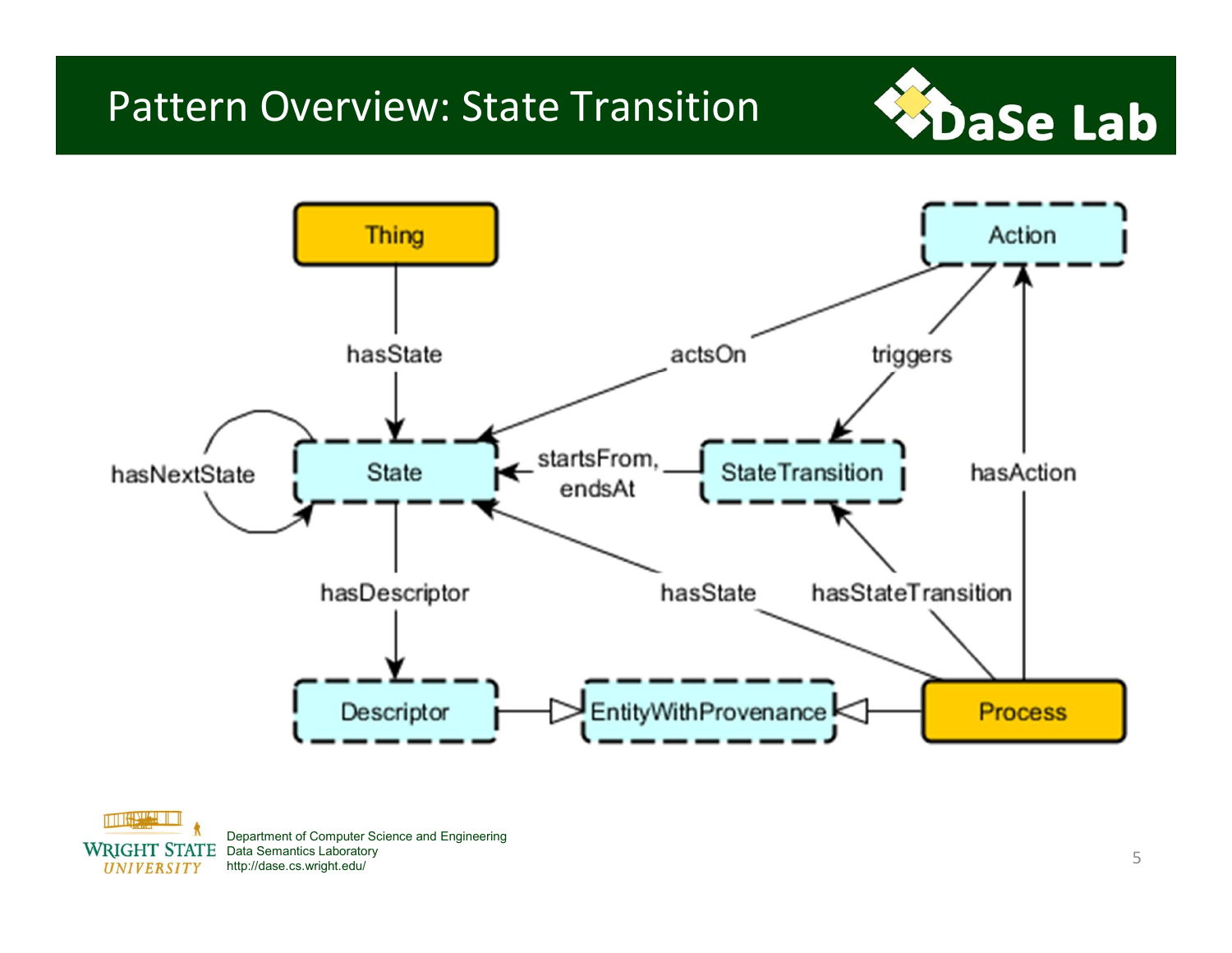#### Pattern Overview: Chemical Process





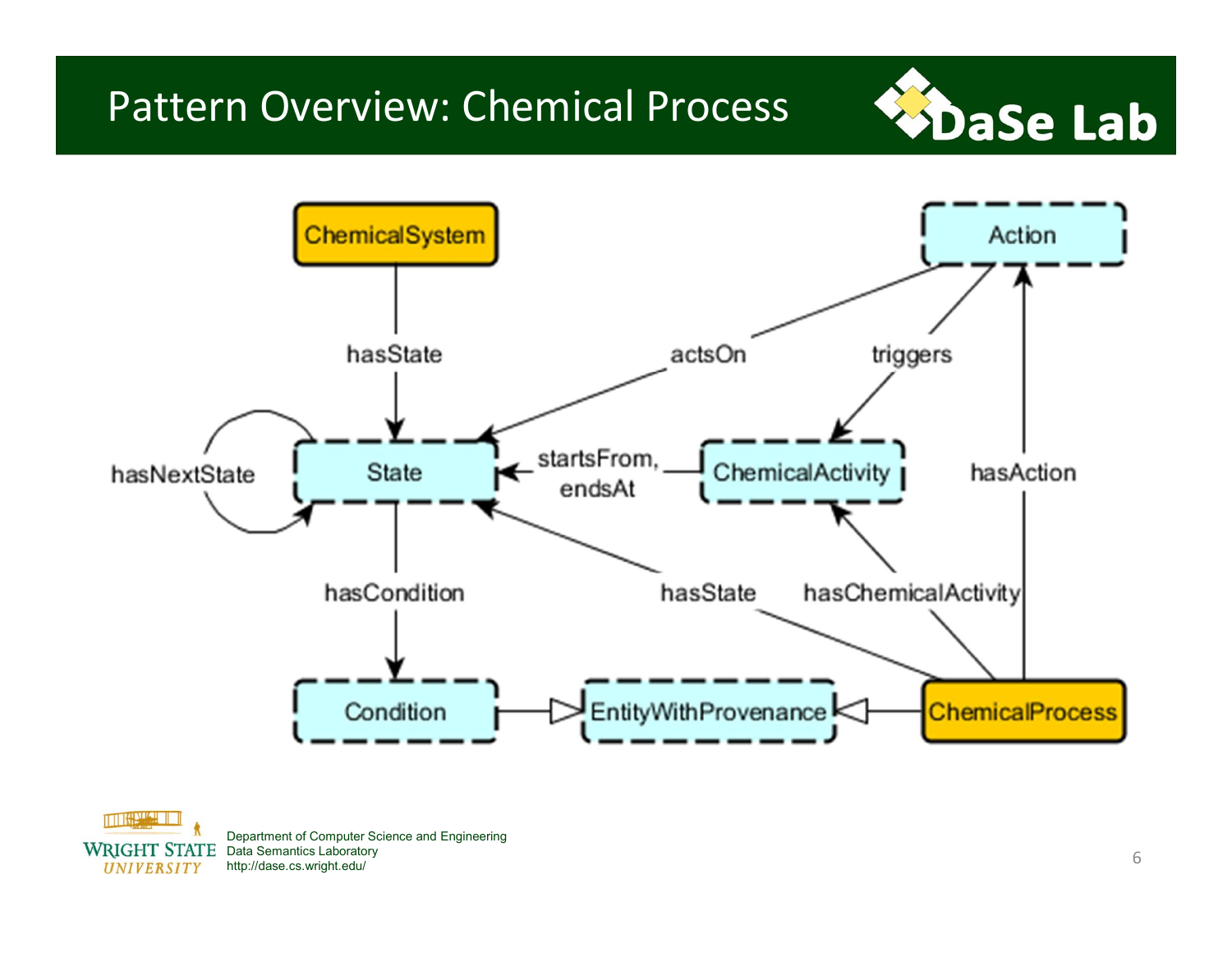#### Pattern Overview: Action Patterns







Department of Computer Science and Engineering **WRIGHT STATE** Data Semantics Laboratory http://dase.cs.wright.edu/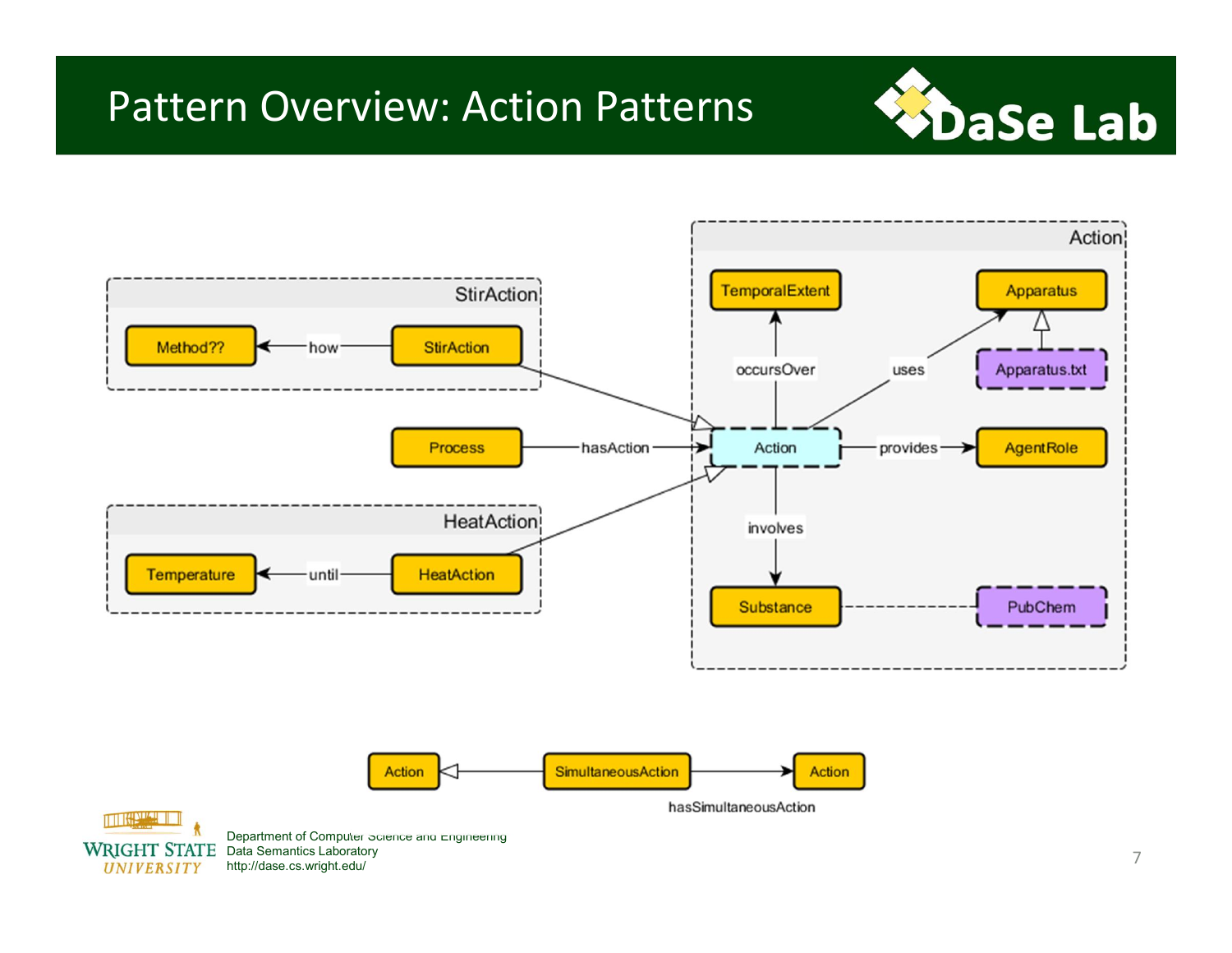

The Incident Report.

5-ethyl-2-methyl-pyridine and 70% nitric acid were placed in a small auto-clave.

They were heated and stirred for 40 minutes.

The **emergency vent** was opened due to a sudden pressure rise.

A violent explosion occurred 90 seconds later.

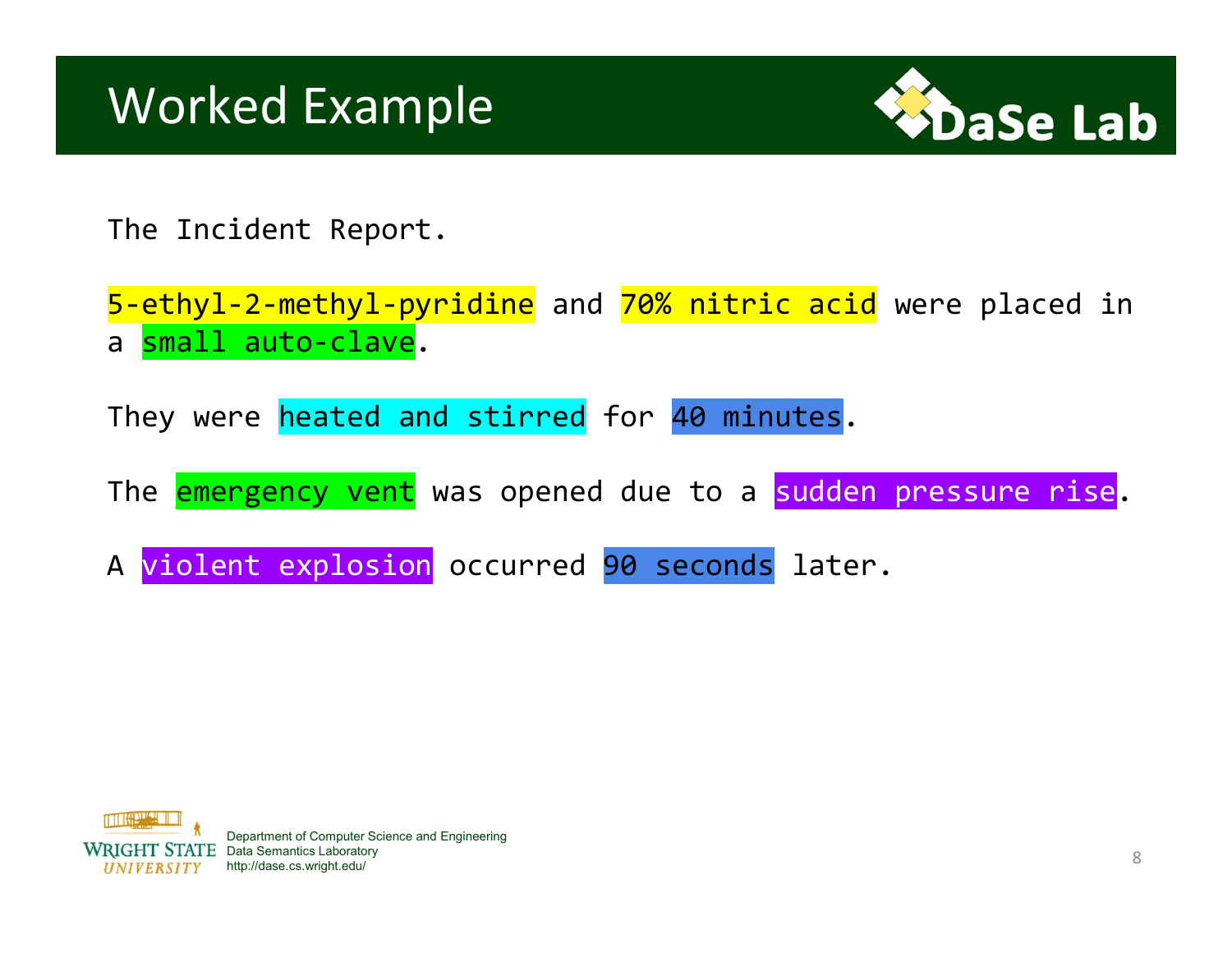



- There is still so much to do!
- Many actions haven't been well-described.
- Extraction/Ingestion workflow
- Accessibility